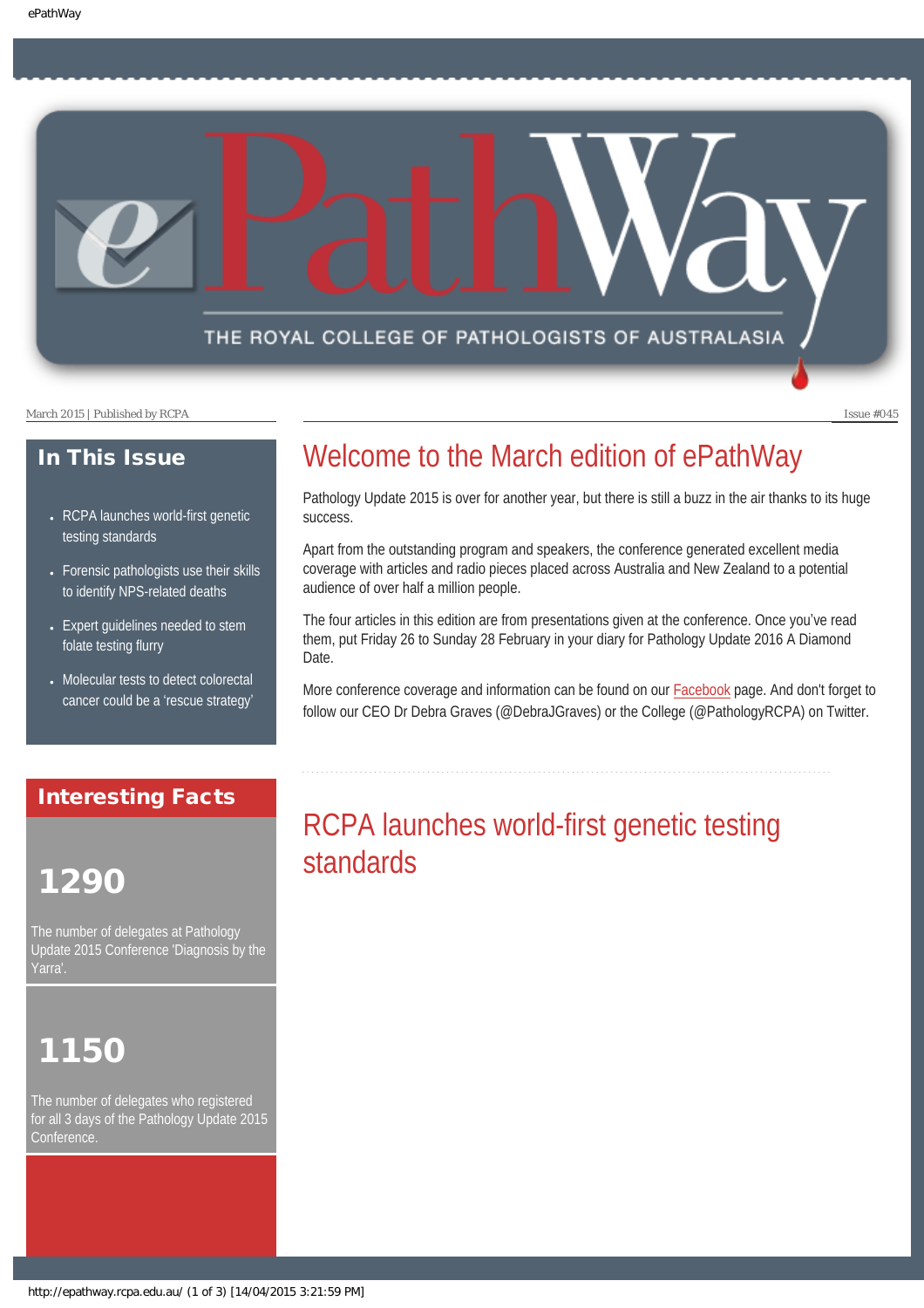### 18

The number of countries that delegates travelled from to attend the Pathology Update 2015 Conference, including Brazil, Bhutan, Israel, Sri Lanka and Qatar.

*Sources: RCPA*

### Important Message



### Suggest to a friend

Know someone who might be interested in this website? Why not [suggest the website](mailto:?Subject=I%20think%20you%20should%20read%20this%20Newsletter=
http://epathway.rcpa.edu.au/index.html) to them.

#### Previous Editions

<span id="page-1-0"></span>Did you miss something from last month? You can view our [previous editions](#page-3-0) at any time.

### Subscribe Now!

Subscription is easy! Simply fill in our [subscription form](http://epathway.rcpa.edu.au/subscription.html).

#### Links

[RCPA Manual](http://rcpamanual.edu.au/)

[LabTest Online](http://www.labtestsonline.org.au/)

[Know Pathology Know Healthcare](http://knowpathology.com.au/)



*Dr Melody Caramins*

The Royal College of Pathologists of Australasia (RCPA), together with the Human Genetics Society of Australasia (HGSA) and the Human Variome Project, has launched a set of new standards to be applied across clinical databases used in genetic testing. These world-first standards aim to ensure a consistent approach in analysing the results of genetic tests to patients' ultimate benefit.

[read more »](#page-5-0)

### Forensic pathologists use their skills to identify NPS-related deaths

Keeping up with the illicit drug trade is like shadow boxing on a global scale. New psychoactive substances (NPS) are throwing extra challengers into the ring, and these drugs are usually legal until national controls are put in place. Fatalities from using NPS are becoming more frequent, and it often falls to forensic pathologists to identify the offending compounds through toxicology tests.



Dr Victoria Kueppers, trainee forensic pathologist at PathWest Laboratory Medicine in Western Australia, says NPS have gained international interest over the past decade as their potential threat to public health increases.

[read more »](#page-7-0)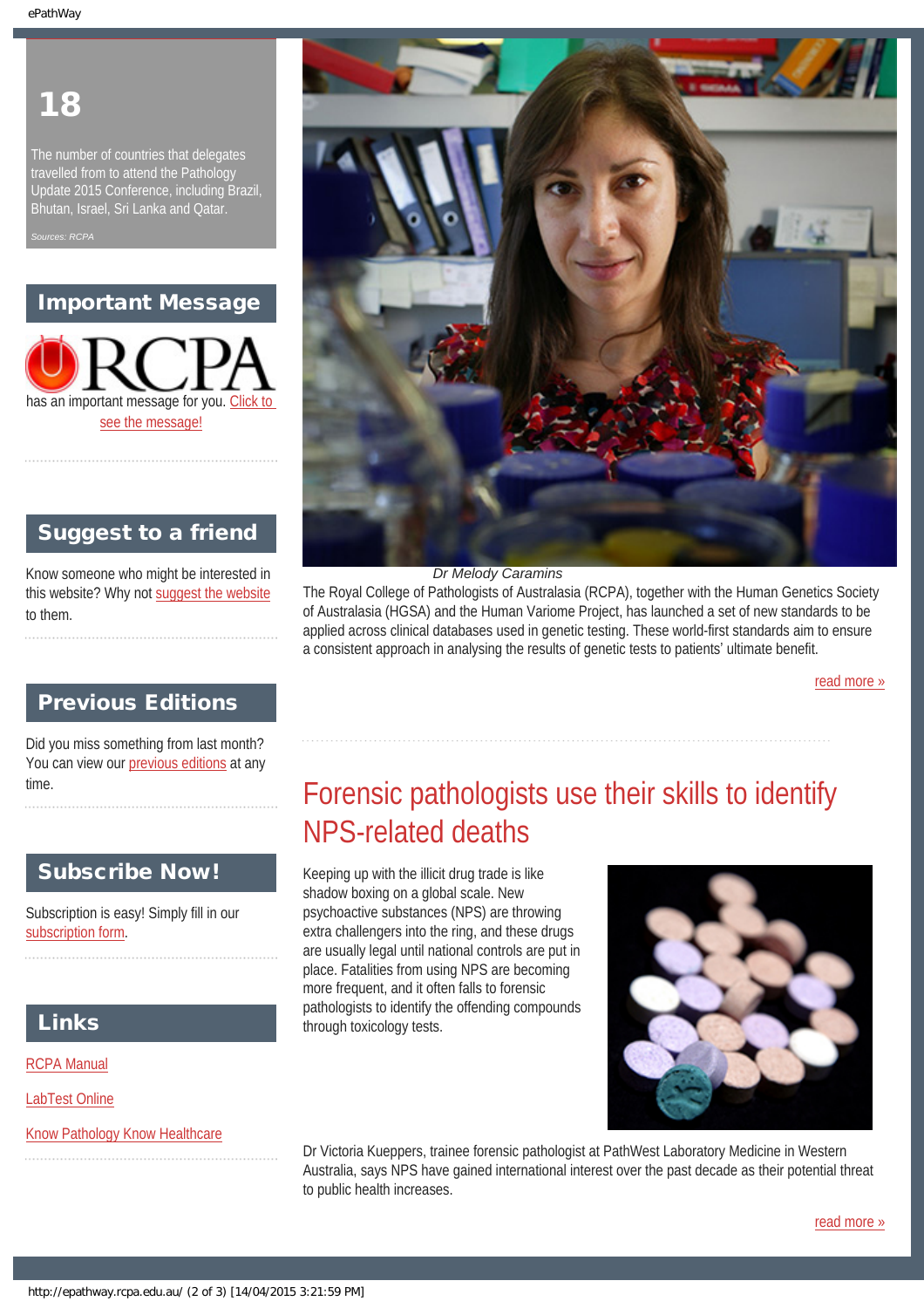### <span id="page-2-0"></span>Expert guidelines needed to stem folate testing flurry

A recent Australian Bureau of *Profesor Ken Sikaris*

Statistics (ABS) survey found less than one per cent of its 20,000 participants had a folate deficiency. Nevertheless, about \$60 million per year is spent on folate testing in Australia, and one expert says many of these tests are redundant.

Professor Ken Sikaris, spokesperson for the Royal College of Pathologists of Australasia (RCPA), says



increasing numbers of patients are presenting to their doctors with tiredness and weakness, and this appears to be the main driver for the continued unnecessary testing.

[read more »](#page-9-0)

### <span id="page-2-1"></span>Molecular tests to detect colorectal cancer could be a 'rescue strategy'

It's time to call a spade a spade; people don't like collecting poo samples. But it's also time to get over it, because a 2014 report showed that only 40 per cent of Australians over 50 years of age participated in the National Bowel Cancer Screening Program (NBCSP), despite its proven effectiveness.



Professor Graeme Young AM, gastroenterologist and guest speaker at the recent Royal College of Pathologists of Australasia (RCPA) annual scientific meeting, says the purpose of a screening test is to detect abnormalities that might require further investigation.

[read more »](#page-11-0)

#### Copyright © 2015 The Royal College of Pathologists of Australasia

RCPA - Durham Hall - 207 Albion St Surry Hills NSW 2010 AUSTRALIA | (+61) 2 8356 5858 | [www.rcpa.edu.au](http://www.rcpa.edu.au/)

[Privacy Policy](http://www.rcpa.edu.au/Content-Library/Privacy.aspx) | [Legal](http://www.rcpa.edu.au/Legal.aspx) | Disclaimer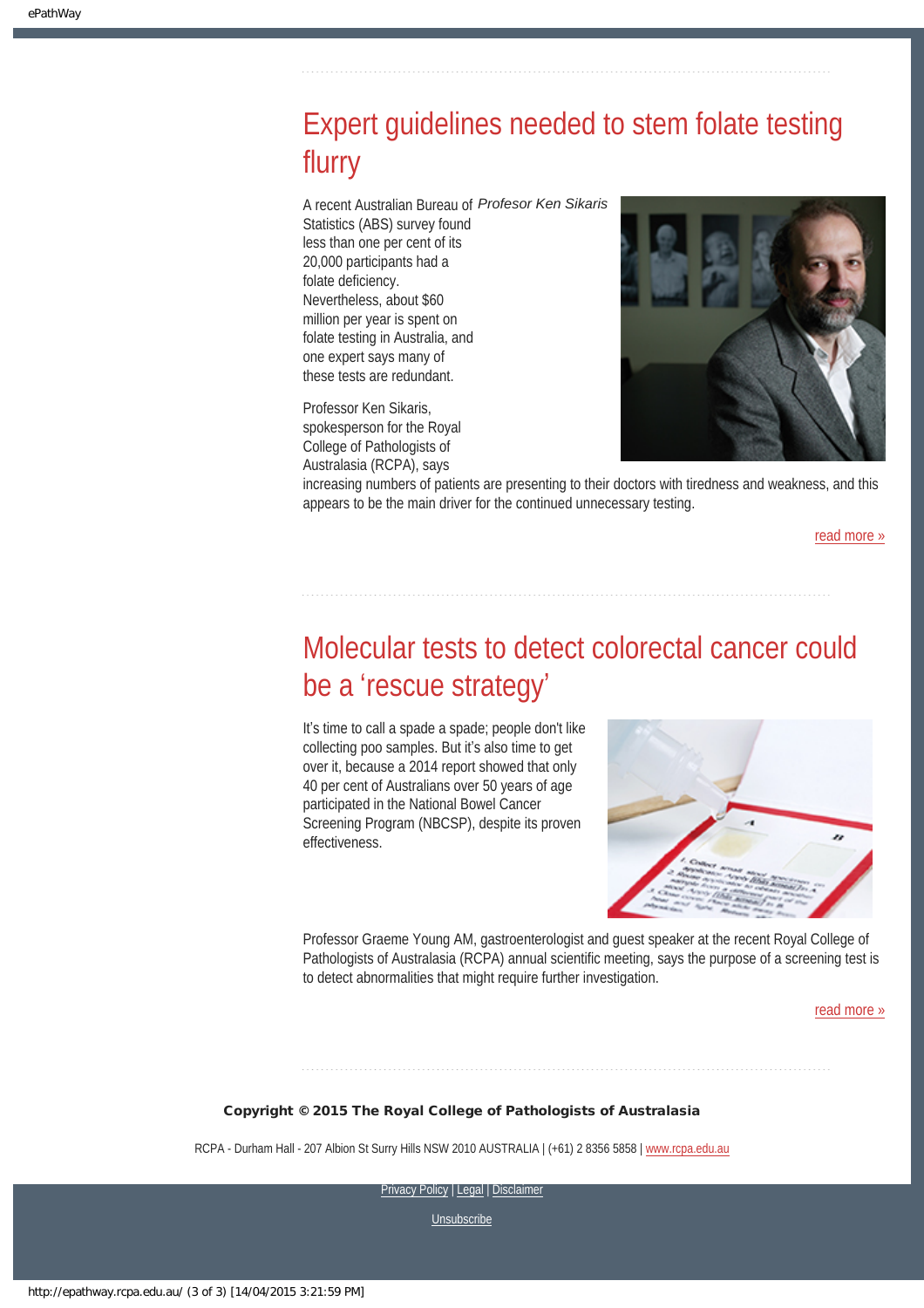<span id="page-3-0"></span>

Published by RCPA

### Previous Editions



- . Diagnosis by the Yarra is a record breaker
- RCPA Foundation nurtures next generation pathologists
- · Fellowship awardees gain

# ePathWay

Pathology Update 2015 kicks off this Friday at the Melbourne Convention Centre. Attendance is almost at record-breaking numbers, and the outstanding program reflects this year's conference title of Diagnosis by the Yarra.

Go to Pathology Update 2015 for more information or attend on-site if you still wish to register. We've also interviewed RCPA CEO Dr Debra Graves about this year's conference.

#### 2015

[044 - February 2015](http://epathway.rcpa.edu.au/previous/044_0215.pdf)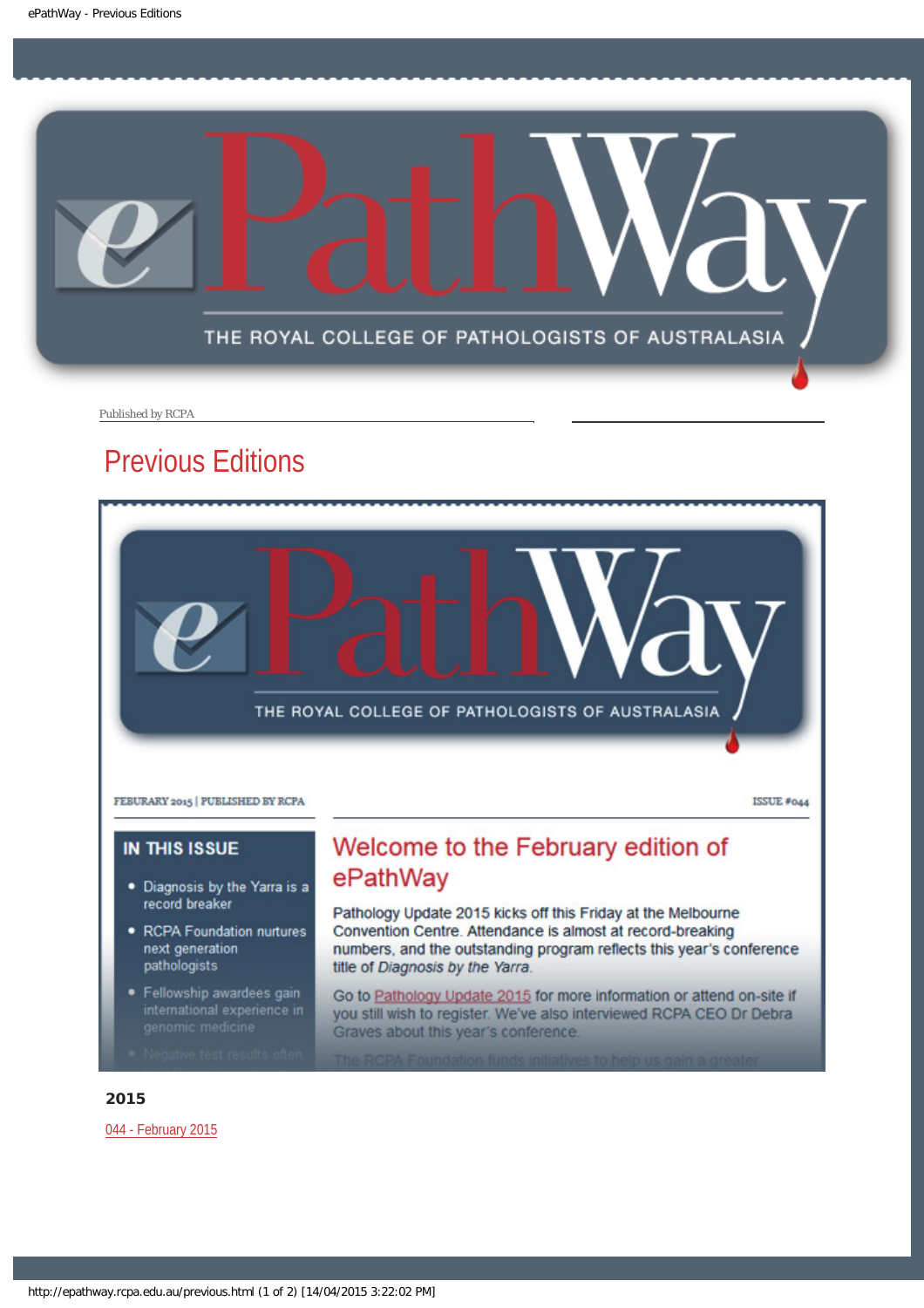#### 2014

| 033 - February 2014     | 034 - March 2014        | 035 - April 2014     |
|-------------------------|-------------------------|----------------------|
| 036 - May 2014          | 037 - June 2014         | 038 - July 2014      |
| 039 - August 2014       | 040 - September 2014    | 041 - October 2014   |
| 042 - November 2014     | 043 - Dec 2014/Jan 2015 |                      |
| 2013                    |                         |                      |
| 022 - February 2013     | 023 - March 2013        | 024 - April 2013     |
| 025 - May 2013          | 026 - June 2013         | 027 - July 2013      |
| 028 - August 2013       | 029 - September 2013    | 030 - October 2013   |
| 031 - November 2013     | 032 - Dec 2013/Jan 2014 |                      |
| 2012                    |                         |                      |
| 010 - Dec 2011/Jan 2012 | 011 - February 2012     | 012 - March 2012     |
| 013 - April 2012        | 014 - May 2012          | 015 - June 2012      |
| 016 - July 2012         | 017 - August 2012       | 018 - September 2012 |
| 019 - October 2012      | 020 - November 2012     | 021 - December 2012  |
| 2011                    |                         |                      |
| 001 - March 2011        | 002 - April 2011        | 003 - May 2011       |
| 004 - June 2011         |                         |                      |
|                         | 005 - July 2011         | 006 - August 2011    |

[« Back to Home Page](http://epathway.rcpa.edu.au/index.html)

#### Copyright © 2014 The Royal College of Pathologists of Australasia

RCPA - Durham Hall - 207 Albion St Surry Hills NSW 2010 AUSTRALIA | (+61) 2 8356 5858 | [www.rcpa.edu.au](http://www.rcpa.edu.au/)

[Privacy Policy](http://www.rcpa.edu.au/Content-Library/Privacy.aspx) | [Legal](http://www.rcpa.edu.au/Legal.aspx) | Disclaimer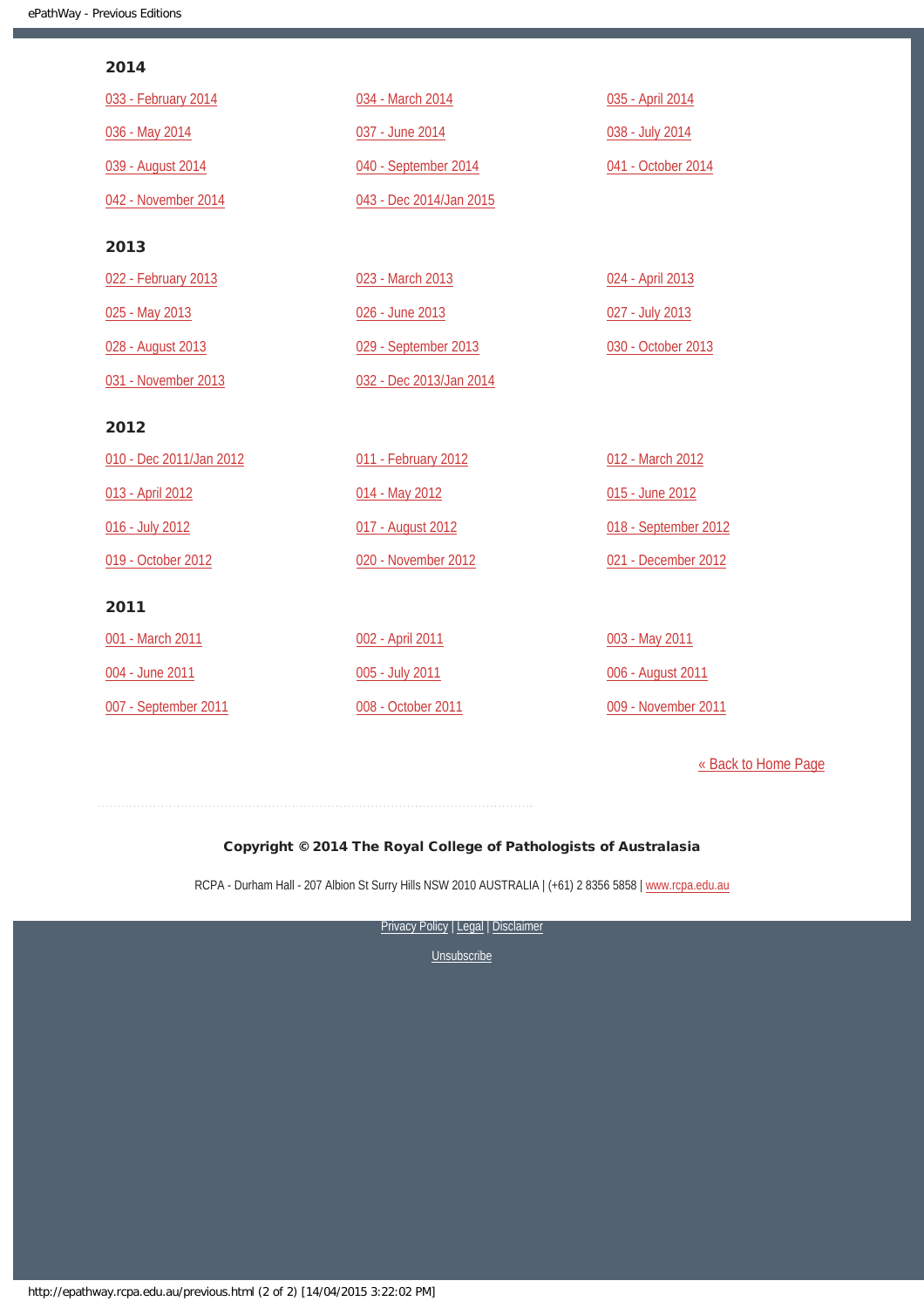<span id="page-5-0"></span>

March 2015 | Published by RCPA **Issue #045** 

### RCPA launches world-first genetic testing standards



The Royal College of Pathologists of Australasia (RCPA), together with the Human Genetics Society of Australasia (HGSA) and the Human Variome Project, has launched a set of new standards to be applied across clinical databases used in genetic testing. These world-first standards aim to ensure a consistent approach in analysing the results of genetic tests to patients' ultimate benefit.

"It's our goal to improve the quality and integrity of genetic databases and the results they help to provide," explains Dr Melody Caramins, Chair of the Genetics Advisory Committee for the RCPA. "This will help ensure patients are in a position to make better informed health decisions which may affect them, their children and their potential offspring."

To date, genetic databases have lacked any recognised international guidelines for accuracy and clinical interpretation. Only now, with financial assistance from the Australian Government Department of Health, have such standards been created. They will initially be implemented in Australia and New Zealand this year, but plans are in the pipeline to expand their reach.

"Introducing a recognised framework will provide laboratory scientists, pathologists and clinicians with a benchmark for genetic analysis, and will also enable us to begin discussions internationally with the intention to use this platform on a wider scale," explains Dr Caramins.

Spokesperson for the RCPA, Vanessa Tyrrell, spoke about the accreditation of DNA Sequence Variation Databases at the Pathology Update 2015 conference in Melbourne last month.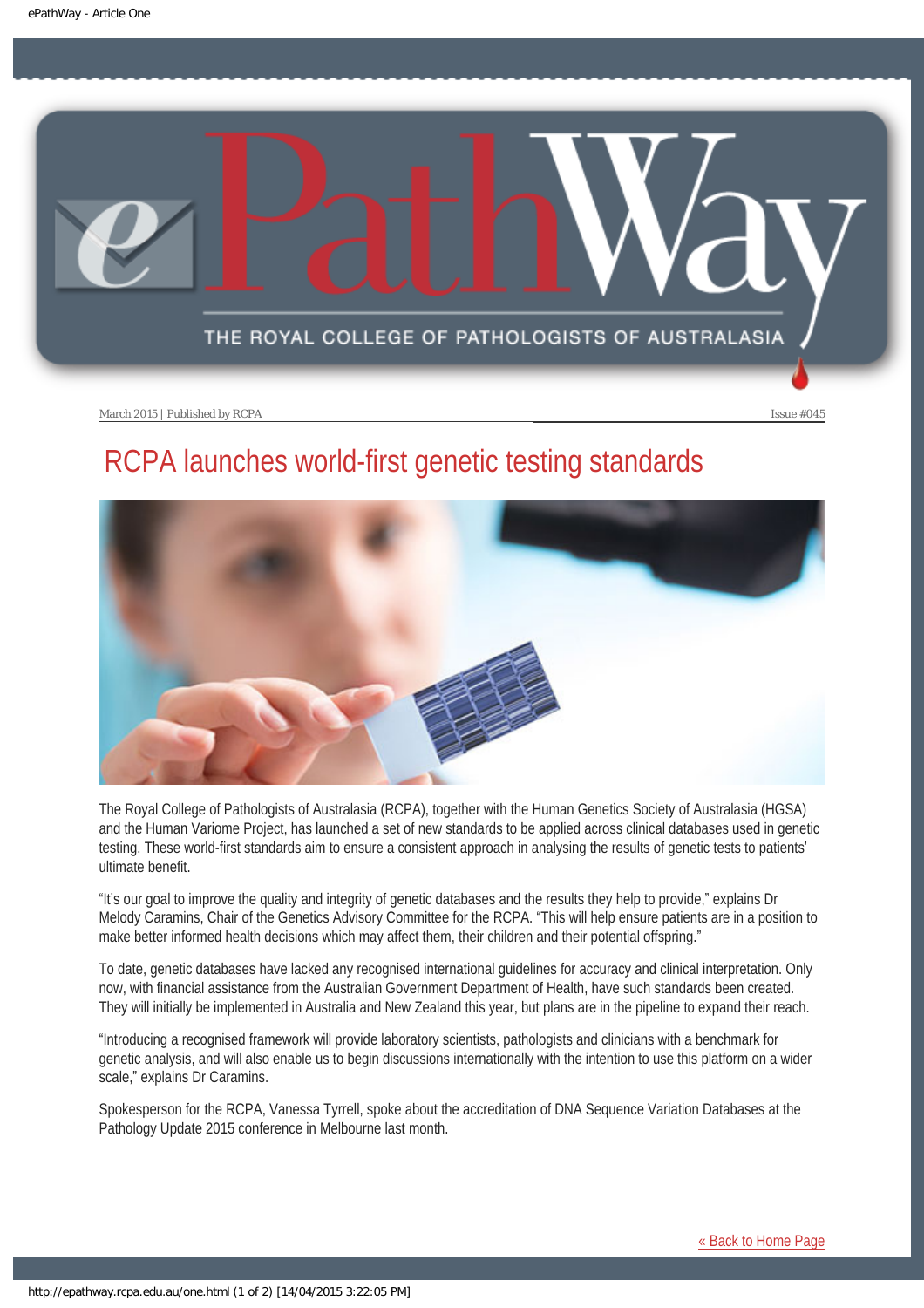#### Copyright © 2015 The Royal College of Pathologists of Australasia

RCPA - Durham Hall - 207 Albion St Surry Hills NSW 2010 AUSTRALIA | (+61) 2 8356 5858 | [www.rcpa.edu.au](http://www.rcpa.edu.au/)

[Privacy Policy](http://www.rcpa.edu.au/Content-Library/Privacy.aspx) | [Legal](http://www.rcpa.edu.au/Legal.aspx) | Disclaimer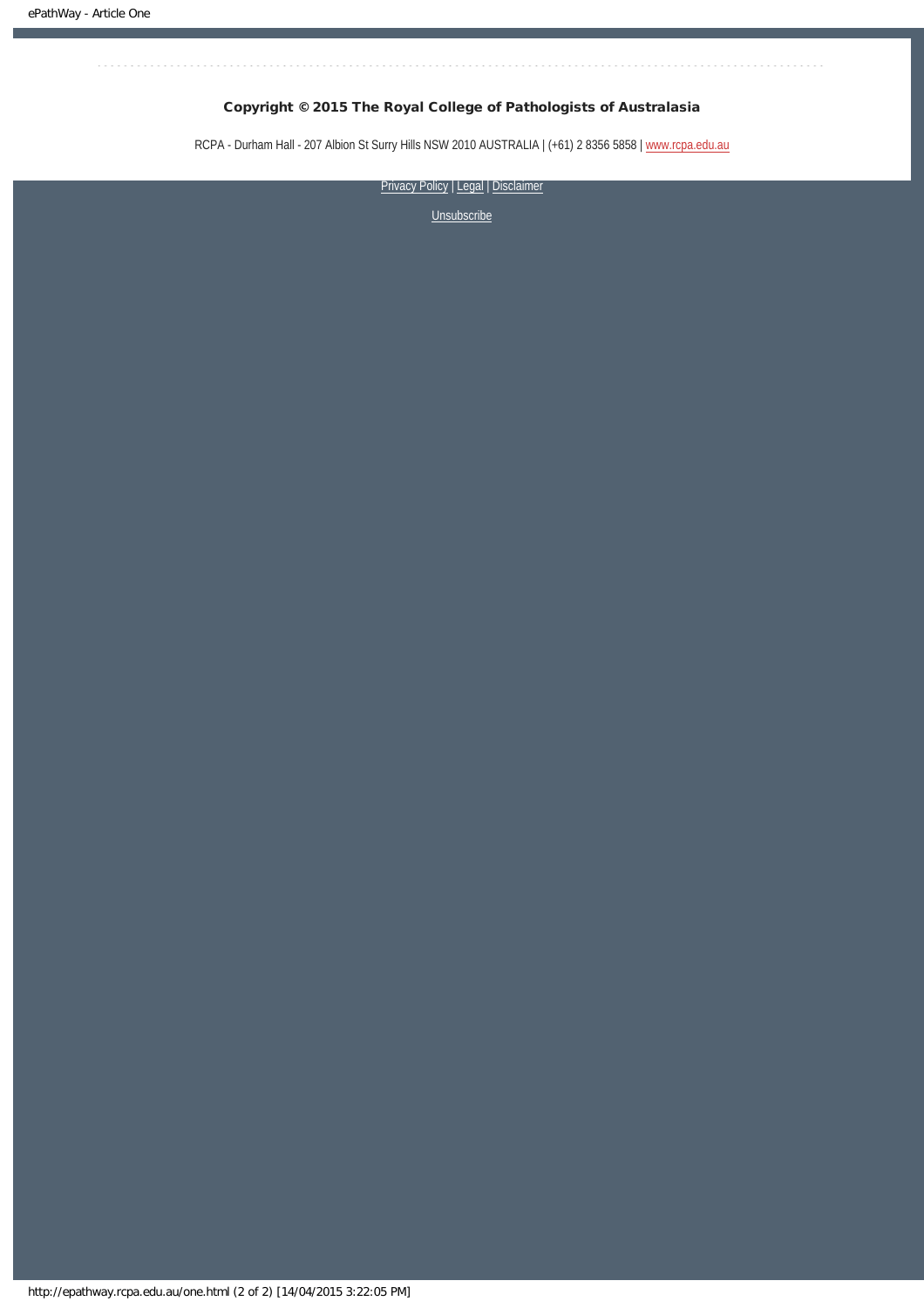<span id="page-7-0"></span>

March 2014 | Published by RCPA **Issue #045** 

### Forensic pathologists use their skills to identify NPS-related deaths



Keeping up with the illicit drug trade is like shadow boxing on a global scale. New psychoactive substances (NPS) are throwing extra challengers into the ring, and these drugs are usually legal until national controls are put in place. Fatalities from using NPS are becoming more frequent, and it often falls to forensic pathologists to identify the offending compounds through toxicology tests.

Dr Victoria Kueppers, trainee forensic pathologist at PathWest Laboratory Medicine in Western Australia, says NPS have gained international interest over the past decade as their potential threat to public health increases.

"The general consensus is that these drugs are posing a threat to public health in Australia and overseas, and are linked to many drug deaths. NPS are usually marketed as legal alternatives to illicit drugs, but are often sold and purchased via underground Internet websites.

New derivatives keep emerging to avoid legislation and meet consumer demand, and they also have different street names which makes tracking them even more difficult."

NPS are not necessarily new 'drugs'. For example, piperazine was originally developed in the 1950s as an anti-worming agent. Its derivative 1-benzylpiperazine (BZP) was found to have amphetamine-like effects when it was studied as a potential antidepressant in the 1970s and 1980s. Piperazine's derivatives are now marketed as 'party pills' or 'legal ecstasy'.

"NPS can also be disguised as 'research chemicals', 'plant food', 'herbal incense' or 'bath salts' without appropriate labelling of the contents, let alone the amount or concentration of the substances contained in the product," explains Dr Kueppers.

"They can also be sold as well-known illicit drugs which means people might take them thinking they are taking something else. This increases the risk of toxicity and overdose. The chemical compositions of NPS are being constantly altered as well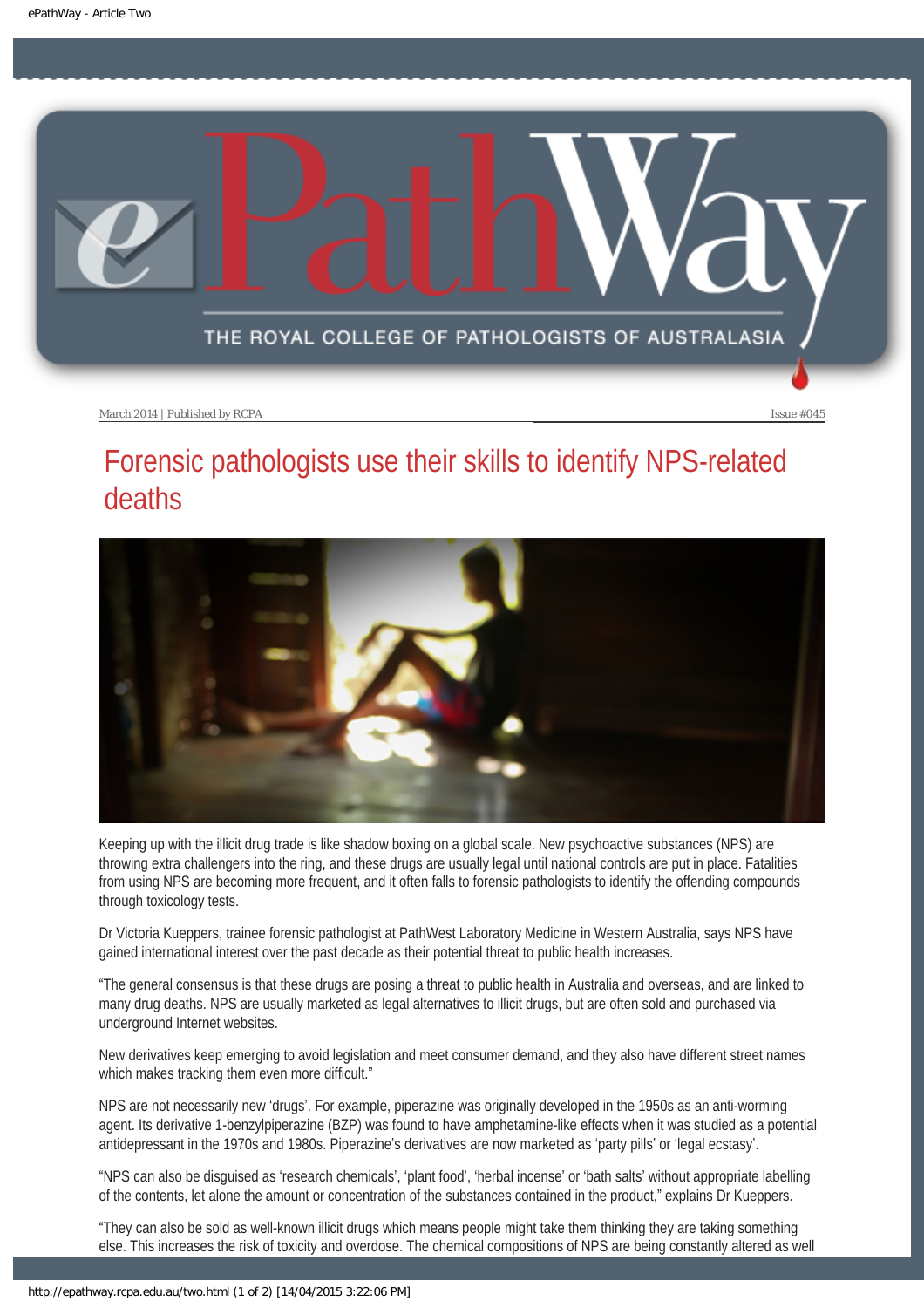to try and stay one step ahead of the law."

Dr Kueppers says synthetic cannabis is more commonly detected in post mortem toxicology tests, and it's usually found alongside other drugs such as alcohol and non-synthetic cannabis.

"Forensic pathologists need to know about NPS, including their reported effects and potential harms, so that deaths caused by these substances can be identified and reported. This requires good channels of communication between toxicology laboratories and other stakeholders, and the ability to test for the relevant substances."

Dr Victoria Kueppers presented the talk *Beyond Booze, weed and speed: emerging drug trends* last month at the Pathology Update 2015 conference in Melbourne.

[« Back to Home Page](http://epathway.rcpa.edu.au/index.html)

#### Copyright © 2015 The Royal College of Pathologists of Australasia

RCPA - Durham Hall - 207 Albion St Surry Hills NSW 2010 AUSTRALIA | (+61) 2 8356 5858 | [www.rcpa.edu.au](http://www.rcpa.edu.au/)

[Privacy Policy](http://www.rcpa.edu.au/Content-Library/Privacy.aspx) | [Legal](http://www.rcpa.edu.au/Legal.aspx) | Disclaimer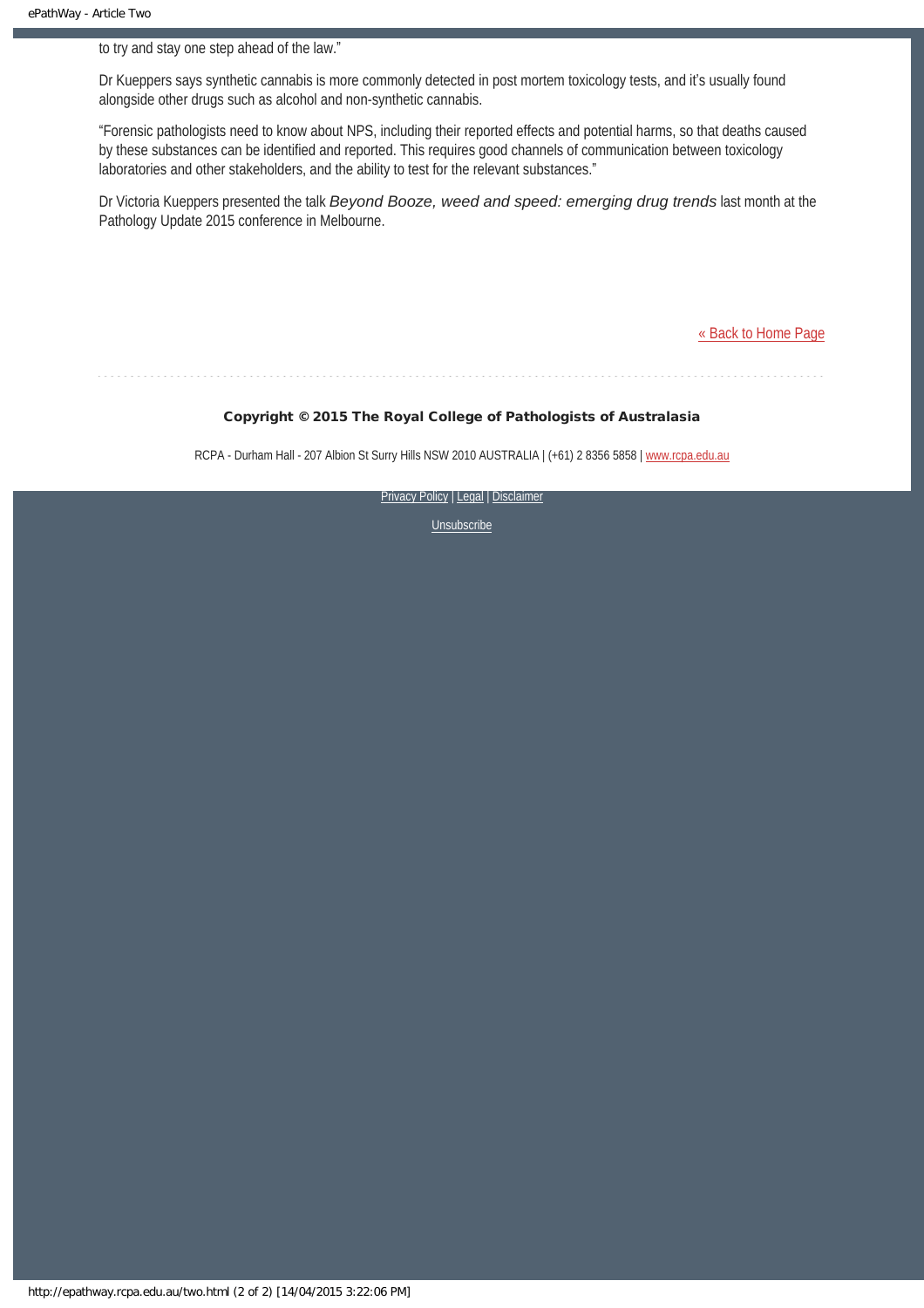<span id="page-9-0"></span>

March 2015 | Published by RCPA **Issue #045** 

### Expert guidelines needed to stem folate testing flurry



A recent Australian Bureau of Statistics (ABS) survey found less than one per cent of its 20,000 participants had a folate deficiency. Nevertheless, about \$60 million per year is spent on folate testing in Australia, and one expert says many of these tests are redundant.

Professor Ken Sikaris, spokesperson for the Royal College of Pathologists of Australasia (RCPA), says increasing numbers of patients are presenting to their doctors with tiredness and weakness, and this appears to be the main driver for the continued unnecessary testing.

"Folate deficiency affects only a very small section of the population with these symptoms. Overall, people who have flour in their diet are very unlikely to be folate deficient due to Australia's mandatory fortification of flour introduced in 2007," explains Prof Sikaris.

"As a result, only two groups definitely require folate testing. They are people who have coeliac disease and other gut diseases, and patients who suffer from macrocytic anaemia. We also continue to advise women to take folate supplements during conception and pregnancy as an important way to reduce the chance of the foetus developing neural tube defects."

The Australian Government introduced Medicare restrictions last November to minimise unnecessary folate testing. Despite these steps, Prof Sikaris says the rate of folate testing is too high.

"The issue we face is that B12 and folate are too often considered a combined test. If you test for one, you test for the other too. However, with the government's introduction of the additional new improved B12 tests, GP's have better ways of diagnosing B12 deficiency while avoiding unnecessary testing for folate."

Professor Ken Sikaris spoke about vitamin B12 and folate at the Pathology Update 2015 conference in Melbourne.

The RCPA will release a position statement on B12 and folate testing later this year.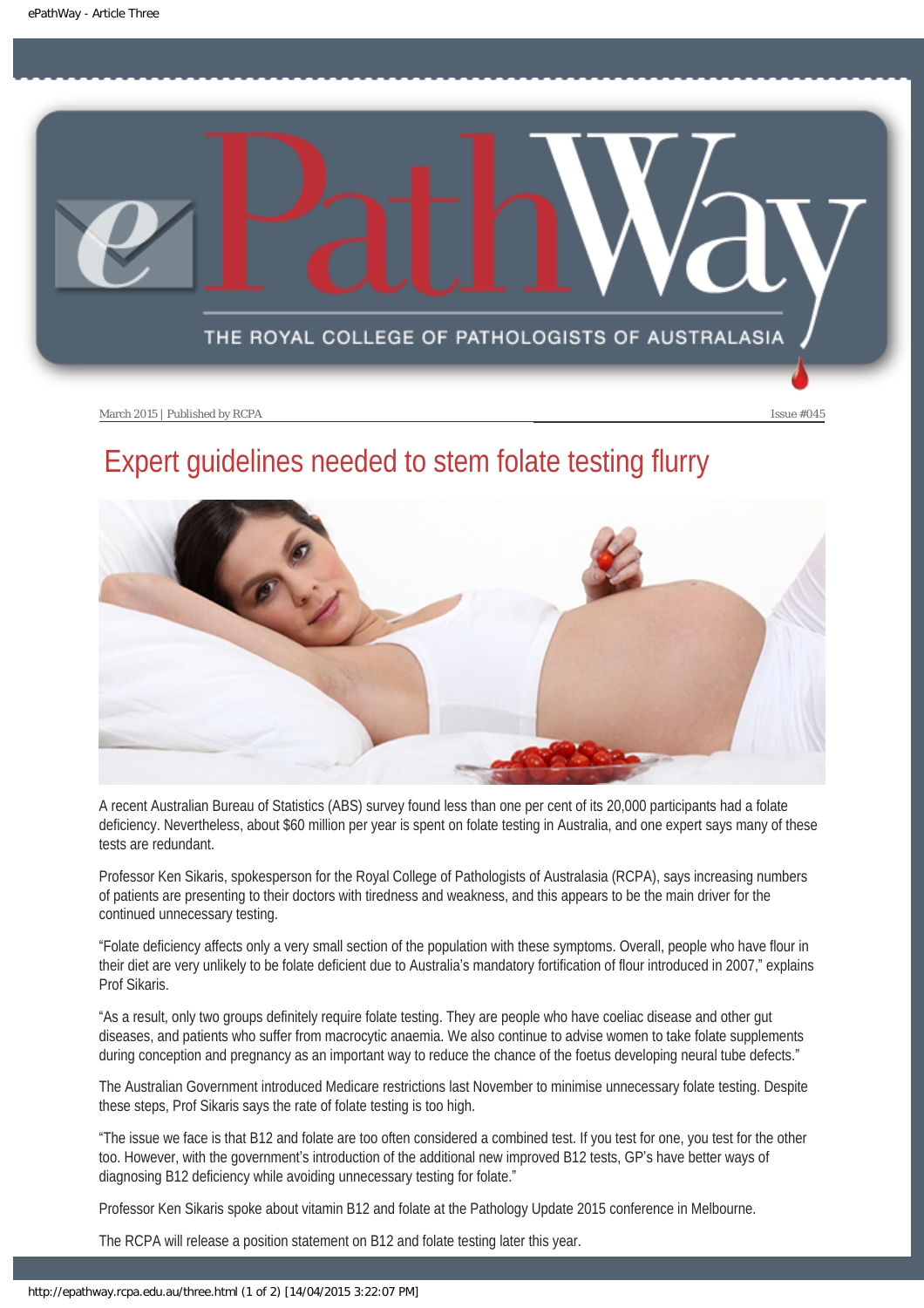[« Back to Home Page](http://epathway.rcpa.edu.au/index.html)

#### Copyright © 2015 The Royal College of Pathologists of Australasia

RCPA - Durham Hall - 207 Albion St Surry Hills NSW 2010 AUSTRALIA | (+61) 2 8356 5858 | [www.rcpa.edu.au](http://www.rcpa.edu.au/)

[Privacy Policy](http://www.rcpa.edu.au/Content-Library/Privacy.aspx) | [Legal](http://www.rcpa.edu.au/Legal.aspx) | Disclaimer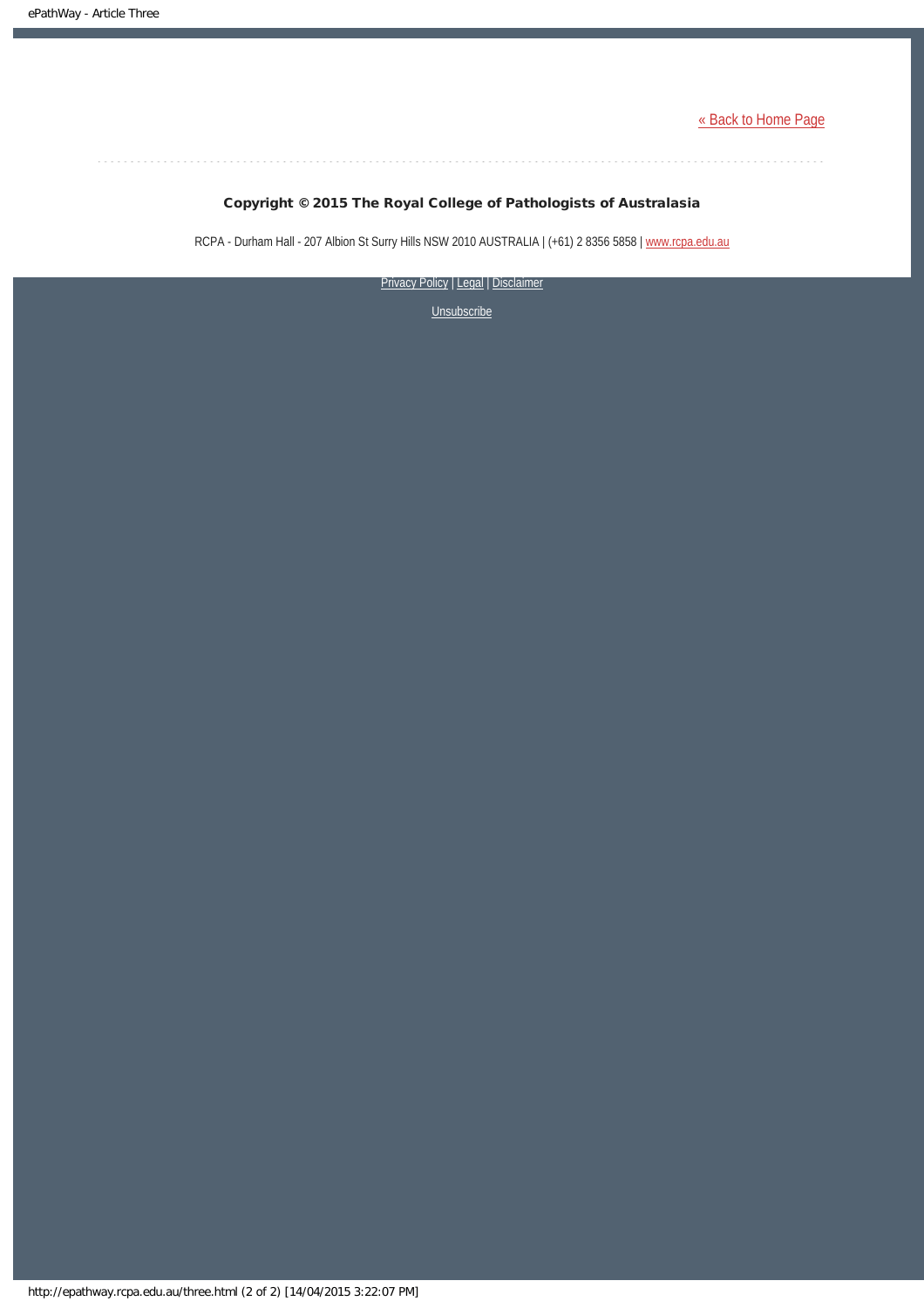<span id="page-11-0"></span>

March 2015 | Published by RCPA **Issue #045** 

### Molecular tests to detect colorectal cancer could be a 'rescue strategy'



It's time to call a spade a spade; people don't like collecting poo samples. But it's also time to get over it, because a 2014 report showed that only 40 per cent of Australians over 50 years of age participated in the National Bowel Cancer Screening Program (NBCSP), despite its proven effectiveness.

Professor Graeme Young AM, gastroenterologist and guest speaker at the recent Royal College of Pathologists of Australasia (RCPA) annual scientific meeting, says the purpose of a screening test is to detect abnormalities that might require further investigation.

"In an ideal world these tests should be simple, non-invasive and easy enough for people to undergo without anxiety or discomfort. But, by their very nature, they are not perfect."

The current front-line screening test for colorectal (bowel) cancer in Australia and New Zealand is the Faecal Immunochemical Test (FIT). It detects occult (hidden) blood in a person's stool, which can be a sign of precancerous polyps or even cancer.

"The FIT is the most accurate non-invasive simple screening test that is widely available. When positive, it identifies the subgroup of people who should go on to have a colonoscopy," explains Prof Young.

Molecular tests to detect bowel cancer are being developed, but they are not ready to replace the FIT.

"There are two types of molecular tests to detect colorectal cancer. These are stool DNA and blood DNA. The stool DNA test is more sensitive than the FIT, but is significantly more expensive. It also has a significant loss of specificity in terms of false positive results, and it's not ready for use yet," explains Prof Young.